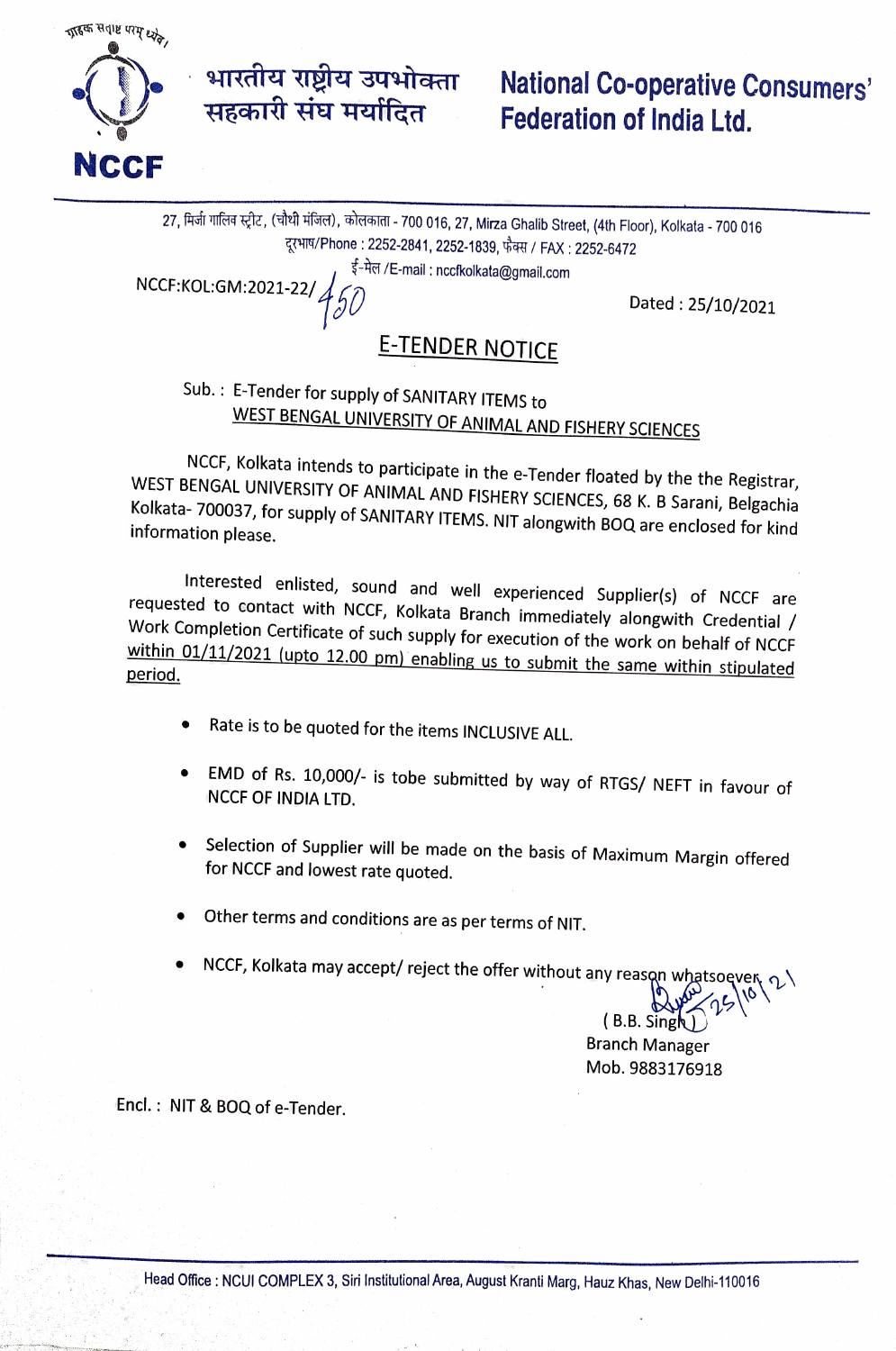

### **WEST BENGAL UNIVERSITY OF ANIMAL AND FISHERY SCIENCES**

68. Kshudiram Bose Sarani, Belgachia, Kolkata-700 037, Phone: 25563123, Mob.- 9433330888, FAX- 91-33-2556 3123, web: www.wbuafscl.ac.in, email: wbuafs1995@gmail.com, drsouravchandra1@gmail.com

**Dr. Sourav Chandra Registrar Memo No. WBUAFS/Admn/ET(21-22)/ 1708 Date: 08.10.2021** 

E-Tender Helpdesk: (033) 2546-9768 **Tele-fax:** (033) 2556-3123 **E-MAIL: drsouravchandra1@gmail.com Log-on for submission:** http://www.wbtenders.gov.in **University Website**: [http://www.wbuafscl.ac.in](http://www.wbuafscl.ac.in/)

#### **NOTICE INVITING e-TENDER WBUAFS/ADMN/ET-021/2021-2022**

The Registrar, West Bengal University of Animal & Fishery Sciences invites open e-tender for execution of **Supply of Sanitary Items** from eligible Bonafide **Authorized Distributor/Agencies/Contractors/Bidders at WBUAFS, Kolkata- 700 037 in** three campuses of University in different district i.e. Nadia & Kolkata of West Bengal.

Detailed particulars may be obtained from the website *[http://www.wbtenders.gov.in](http://www.wbtenders.gov.in/)*andalso be viewed from the Website *http://wbuafscl.ac.in.*

#### **Last date & time of submission of bid electronically is on 03.11.2021 at 12.30 Hours IST.**

- 1. Name & Address of the site: West Bengal University of Animal & Fishery Sciences.
	- a. Belgachia Campus, 37 & 68 K. B. Sarani, Belgachia.
	- b. Chakgaria Campus, Faculty of Fishery Sciences, Chakgaria, Kolkata- 94
	- c. Mohanpur Campus, Faculty of Vety. & Animal Sciences &Faculty of Dairy Technology Mohanpur, Nadia.
- 2. Controlling Officer: Registrar, West Bengal University of Animal & Fishery Sciences.
- 3. Contact Number: 033 2556 3123.
- 4. Tenders should be submitted in two bid systems. First bid shall be known as "Technical Bid" in which below stated documents must be kept. In case of lack of any document (Technical Bids), the tender shall be liable to be rejected and Financial Bids not to be considered. Second bid shall be known as "Financial Bid" in which only rates of items should be kept in prescribed BOQ only.
- 5. The offered rate should be valid for 365 days but the period may be extended or curtailed at the discretion of the undersigned/ Tender committee & requirement.

#### 6. **Earnest Money (EMD): -**

In the event of e-filling, intending bidders may download the tender documents from the website: *http://wbtenders.gov.in* directly with the help of Digital Signature Certificate. Completed bids, digitally signed, have to be uploaded in the same website. Payment for earnest money of Rs. 10,000.00 (Rupees ten thousand) only to be made either by Net Banking through ICICI Bank Payment Gateway or through RTGS/NEFT as detailed below:

#### **a) Payment by NET Banking (any listed bank) through IClCI Bank Payment Gateway:**

i) On selection of net banking as the payment mode, the bidder will be directed to IClCI Bank Payment Gateway webpage (along with a string containing a Unique ID) where he will select the Bank through which he wants to do the transaction.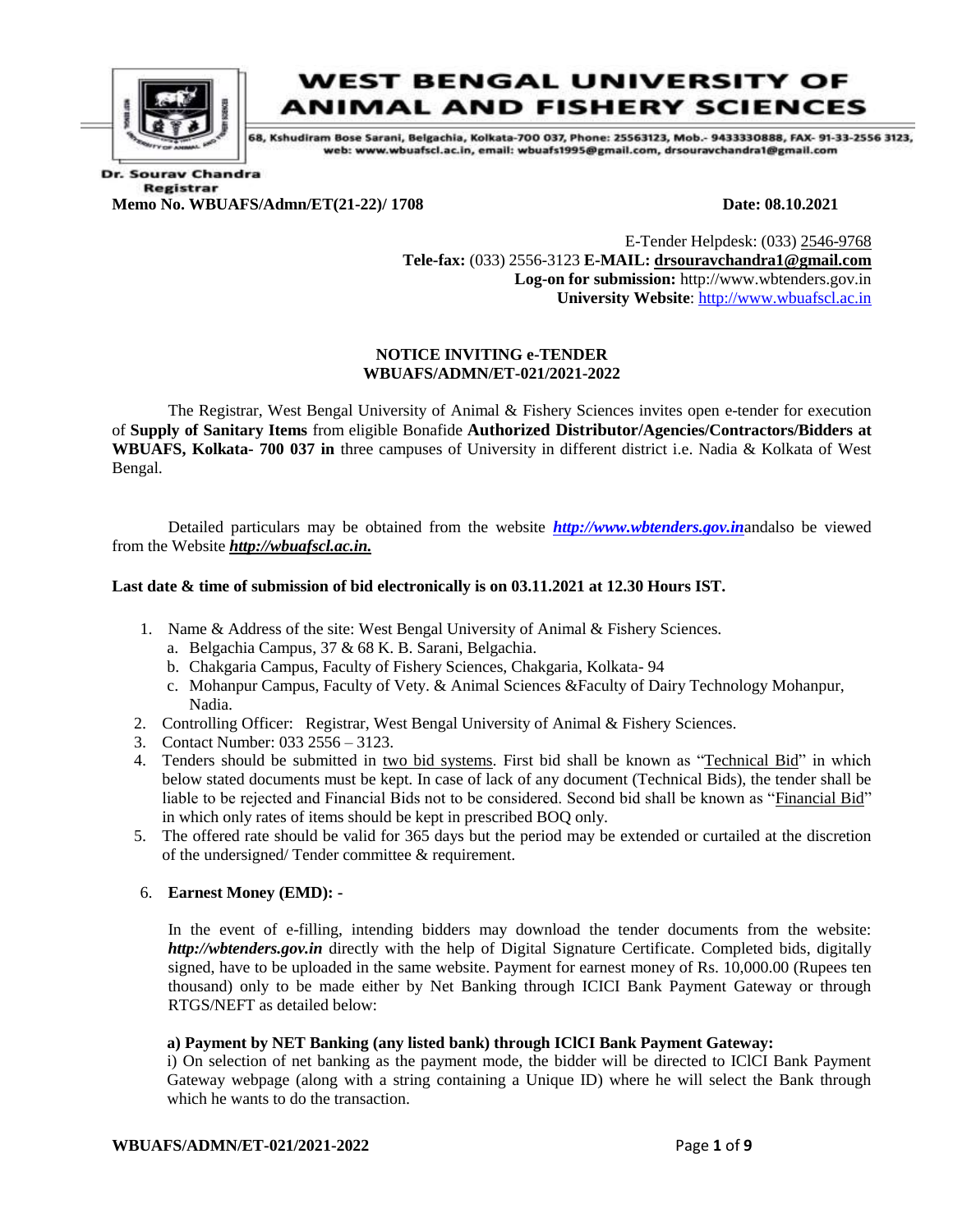ii) Bidder will make the payment after entering his Unique ID and password of the bank to process the transaction.

iii) Bidder will receive a confirmation message regarding success/failure of the transaction.

iv) If the transaction is successful, the amount paid by the bidder will get credited in the respective Pooling account of the State Government/PSU/Autonomous Body/Local Body/PRIs, etc maintained with the Focal Point Branch of IClCI Bank at R.N. Mukherjee Road, Kolkata for collection of EMD/Tender Fees. v) If the transaction is failure, the bidder will again try for payment by going back to the first step.

#### **b) Payment through RTGS/NEFT:**

i) On selection of RTGS/ NEFT as the payment mode, the e-Procurement portal will show a pre-filled challan having the details to process RTGS/NEFT transaction.

ii) The bidder will print the challan and use the pre-filled information to make RTGS/NEFT payment using his Bank Account.

- 7. For availing exemption of EMD: -
- 1) Bidders are requested to upload the NSIC / MSME Registered Certificate for getting exemption of EMD. For that they need to select the EMD page as Yes and provide the exemption type as fixed and put the actual EMD amount in Rupees and upload the exemption document.

*N.B.: during evaluation, the bidders may be invited and clarification/ information or additional documents or original hard copy of any of the documents already submitted may be sought from them & if these are not produced within the stipulated time frame, their bid will be liable to rejection.*

| Sl. | <b>Particulars</b>       | To be submitted to the inviting authority and same to be uploaded to                                                                               |  |
|-----|--------------------------|----------------------------------------------------------------------------------------------------------------------------------------------------|--|
| No. |                          | the site of http://www.wbtenders.gov.in                                                                                                            |  |
| 1.  | <b>EMD</b>               | Documentary evidence for Payment of earnest money Rs. 10,000.00                                                                                    |  |
|     |                          | (Rupees ten thousand) only made either by Net Banking through ICICI                                                                                |  |
|     |                          | Bank Payment Gateway OR NIFT / RTGS. If any agency/ Organisation is                                                                                |  |
|     |                          | exempted from payment of EMD, copy of relevant Government Order (                                                                                  |  |
|     |                          | only *Registered Labour Co-operative Societies will be exempted from<br>paying the Earnest Money Deposit) is to be furnished i.e. Uploaded without |  |
|     |                          | fail.                                                                                                                                              |  |
| 2.  | <b>Tender Copy</b>       | Notice Inviting Tender Digitally Signed and Uploaded                                                                                               |  |
| 3.  | <b>Application Form</b>  | Original                                                                                                                                           |  |
| 4.  | <b>PAN</b>               | Valid PAN Card in the name of bidder/organization                                                                                                  |  |
| 5.  | Valid Trade License      | Valid up-to-date Tread License in the name of bidder/organization                                                                                  |  |
| 6.  | Valid GST Registration   | Valid GSTIN applicable under GST Acts & Rules.                                                                                                     |  |
|     | Certificate              |                                                                                                                                                    |  |
| 7.  | Constitution of Company/ | For Proprietorship Firms, Partnership Firms, Registered Company,                                                                                   |  |
|     | Company details          | Registered Co-operative Society, valid Joint Venture or Consortiums (Valid                                                                         |  |
|     |                          | Trade License/ acknowledgement/ Receipt of application for Trade                                                                                   |  |
|     |                          | License/ Revalidation applicable under the Rules) OTHER                                                                                            |  |
| 8.  | Solvency Certificate     | Issued by the Bank in current year.                                                                                                                |  |
| 9.  | Credential of work       | BOQ and Work Order/ Award of Contract duly authenticated by issuing                                                                                |  |
|     |                          | authority since last three years.                                                                                                                  |  |
| 10. | Income Tax Return copy   | Income Tax Return copy for 3 years (latest)                                                                                                        |  |
|     | Professional Tax (if     | Latest Professional Tax Payment Certificate (PTPC) or, PT payment                                                                                  |  |
| 11. | applicable)              | challan for current financial year or Government Order for exemption in                                                                            |  |
|     |                          | other States, where applicable.                                                                                                                    |  |
| 12. | Financial Credential of  | 1. P/L and audited Balance sheet for 3 years.                                                                                                      |  |

|  | 8. Bid 1: Technical bid: |  |
|--|--------------------------|--|
|  |                          |  |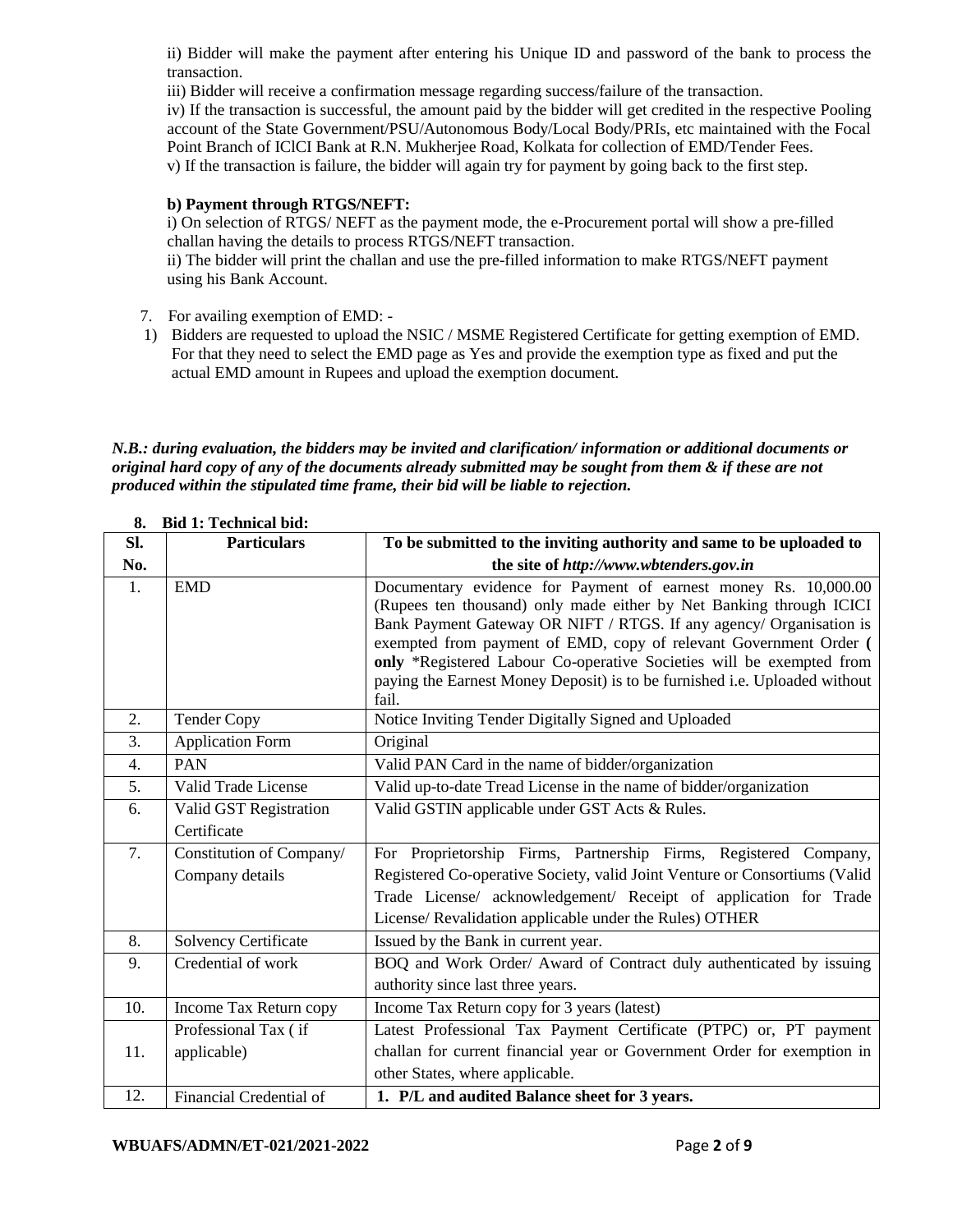|     | bidder | (Profit & Loss accounts and audited balance sheets along with relevant |
|-----|--------|------------------------------------------------------------------------|
|     |        | annexure containing the designated Forms 3CA/3CB/3CD, as applicable,   |
|     |        | under IT Act, having Average Annual Turn Over above Rs 10 lakhs)       |
| 13. | Others | If necessary.                                                          |

#### **9. Bid 2: Financial bid:**

- Financial bid will be opened only when technical bid is found to be qualified.
- In the BOQ of this bid only rates of items (prescribed format) will be entered/upload. Do not submit any separate envelop for financial bid in this office.
- Price can be quoted only in INR.
- Validity of tender: Quoted rate shall remain valid for a period of at least 365days from the last date of submission of tender.
- All duties, taxes and other levies payable by the supplier/manufacturer under the contract shall be included in the total price.
- No conditional financial bid shall be entertained / accepted.
- Conditional quotation will not be accepted.
- Quoting zero rate will be considered as non-responsive and will be summarily rejected.

#### **10. Schedule of important dates of this e-Tender**

| Sl. No | <b>Activity</b>                                                                                                     | Date & Time             |
|--------|---------------------------------------------------------------------------------------------------------------------|-------------------------|
| 1.     | e-tender Publishing Date                                                                                            | 12.10.2021 at 17.30 Hrs |
| 2.     | Document Download start date                                                                                        | 13.10.2021 at 12.30 Hrs |
| 4.     | Bid submission start date                                                                                           | 13.10.2021 at 17.30 Hrs |
| 6.     | Bid submission end date                                                                                             | 03.11.2021 at 12.30 Hrs |
| 7.     | Technical Bid opening date                                                                                          | 05.11.2021 at 12.30 Hrs |
| 8.     | Technical Bid opening Summery sheet (TBO) containing Preliminary Technical<br>Bid Evaluation Summary uploading date | To be notify later      |
| 9.     | <b>Uploading Technical Bid Evaluation Sheet (TBE)</b>                                                               | $-do-$                  |
| 10.    | Financial Bid opening date                                                                                          | $-do-$                  |
| 11.    | Uploading of Financial Bid evaluation sheet                                                                         | $-do-$                  |
| 12.    | Uploading of the Letter of Invitation / Acceptance LOI/LAO                                                          | $-do-$                  |
| 13.    | Uploading of Award of Contract (AOC) (Supply order/ Work Order)                                                     | $-do-$                  |

#### **11. THE UNDERSIGNED RESERVES THE RIGHT TO CHANGE THE ABOVE SCHEDULE IN CASE OFANY EXIGENCIES AFTER PUTTING UP A NOTICE IN THE DEPARTMENTAL WEBSITE & NOTICE BOARD.**

#### **12. List of Items:**

| S1. No.       | Name of instrument for Tender           | Qty.   |
|---------------|-----------------------------------------|--------|
|               | Phenyl (white, perfumed; chemical; 5 L) | 5 unit |
| $\mathcal{D}$ | Phenyl (Black, perfumed; chemical; 5 L) | 5 unit |
| 3             | Muriatic acid (5 L)                     | 5 unit |
| 4             | Toilet Cleaning Reagent (500 ml.)       | 5 unit |
| 5             | Naphthalene Balls (5 kg.)               | 1 unit |
| 6             | Jhul Jharu                              | 5 unit |
|               | Toilet Pan Brush                        | 5 unit |
| 8             | Coconut Broom stick (readymade; 1 kg)   | 5 unit |
| $\mathbf{Q}$  | <b>Full Jharu</b>                       | 5 unit |
| 10            | Soap small                              | 5 unit |
| 11            | Detergent powder 1 kg                   | 5 unit |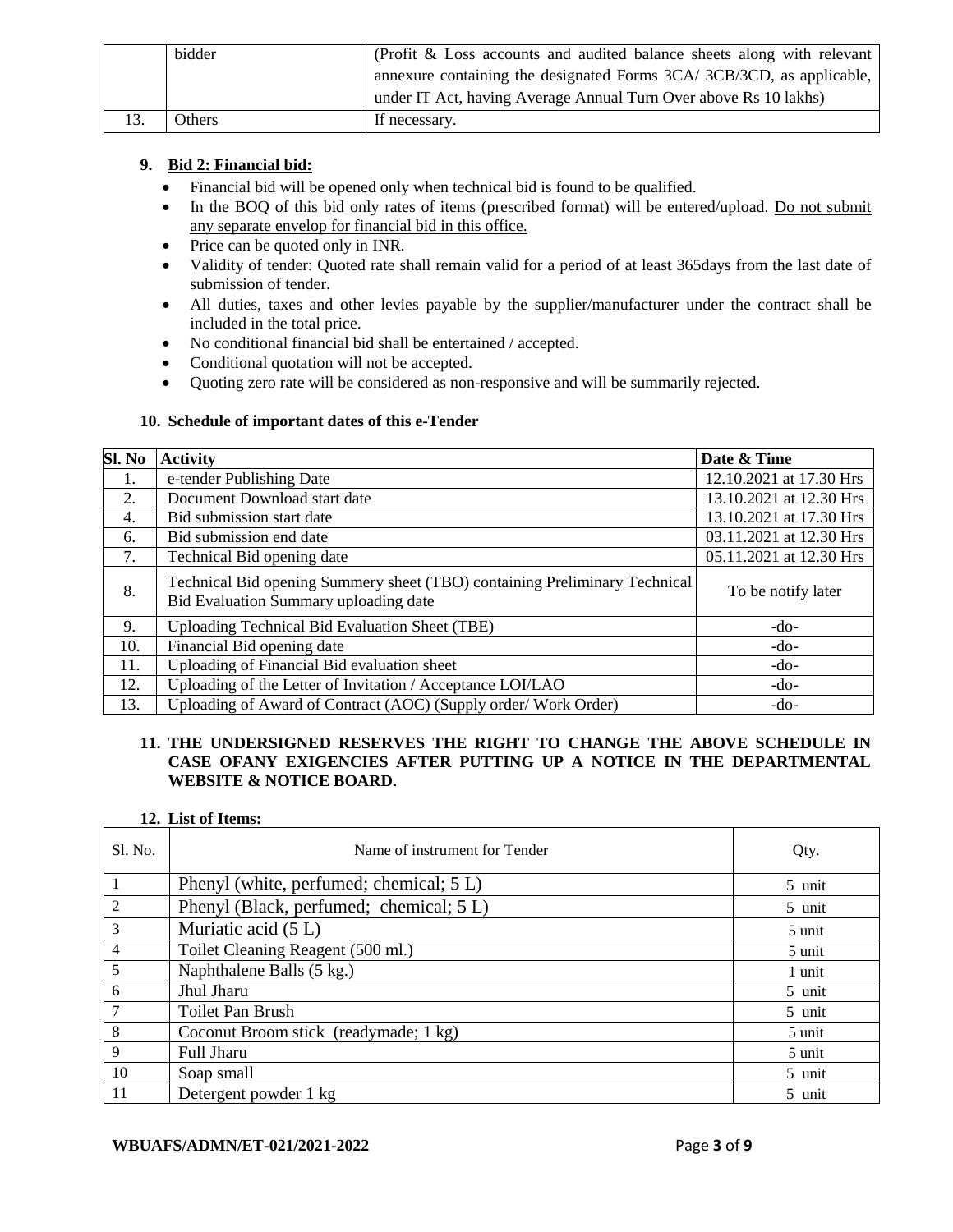| 12  | Tile Cleaning Brush                   | 5 unit |
|-----|---------------------------------------|--------|
| 13  | Water Mop                             | 5 unit |
| 14  | Wiper                                 | 5 unit |
| 15  | Bleaching Powder (5 kg.)              | 5 unit |
| 16  | Hand Wash Liquid                      | 5 unit |
| 17  | Harpic (large)                        | 5 unit |
| 18  | Plastic Bucket (20 ltr.)              | 5 unit |
| 19  | Garden Delivery Pipe Roll (100 ft.)   | 1 unit |
| 20  | Liquid Soap (1 Ltr.)                  | 5 unit |
| 21  | Plastic Mug big                       | 5 unit |
| 22  | <b>Basin Cleaning Brush</b>           | 5 unit |
| 23  | <b>Plastic Belcha</b>                 | 5 unit |
| 24  | Carbolic acid (5 L)                   | 5 unit |
| 25  | Soap dispenser (500 ml capacity)      | 5 unit |
| 26  | Gum boot (pairs)                      | 1 unit |
| 27  | Toilet freshener (75 g)               | 5 unit |
| 28  | Spray crawling insect killer (400 ml) | 5 unit |
| 29  | First aid kit (Standard)              | 1unit  |
| 30  | Plastic Mug small                     | 5 unit |
| 31. | Dust bins (small)                     | 1unit  |
| 32. | Dust bins (big)                       | 1unit  |

 $5 - 5$ 

**Registrar (Actg.)**<br>Date: 08.10.2021

#### **Memo No. WBUAFS/Admn/ET(20-21)/1708/1(10) Copy forwarded for information and wide circulation to:**

1) Vice-Chancellor Secretariat's, WBUAFS.

2) The Finance Officer, WBUAFS.

3) The Dean, Faculty of \_\_\_\_\_\_\_\_\_\_\_\_\_\_\_\_\_\_\_\_\_\_\_\_\_, WBAUFS.

4) The DSW, WBUAFS. 5) The DREF, WBUAFS.

6) The Controller of Examination, WBUAFS.

7) The Campus In-Charge, Mohanpur, WBUAFS,

8) The In-Charge, University Website.

9) Office Copy.

 $5 - 5$ 

 **Registrar (Actg.)**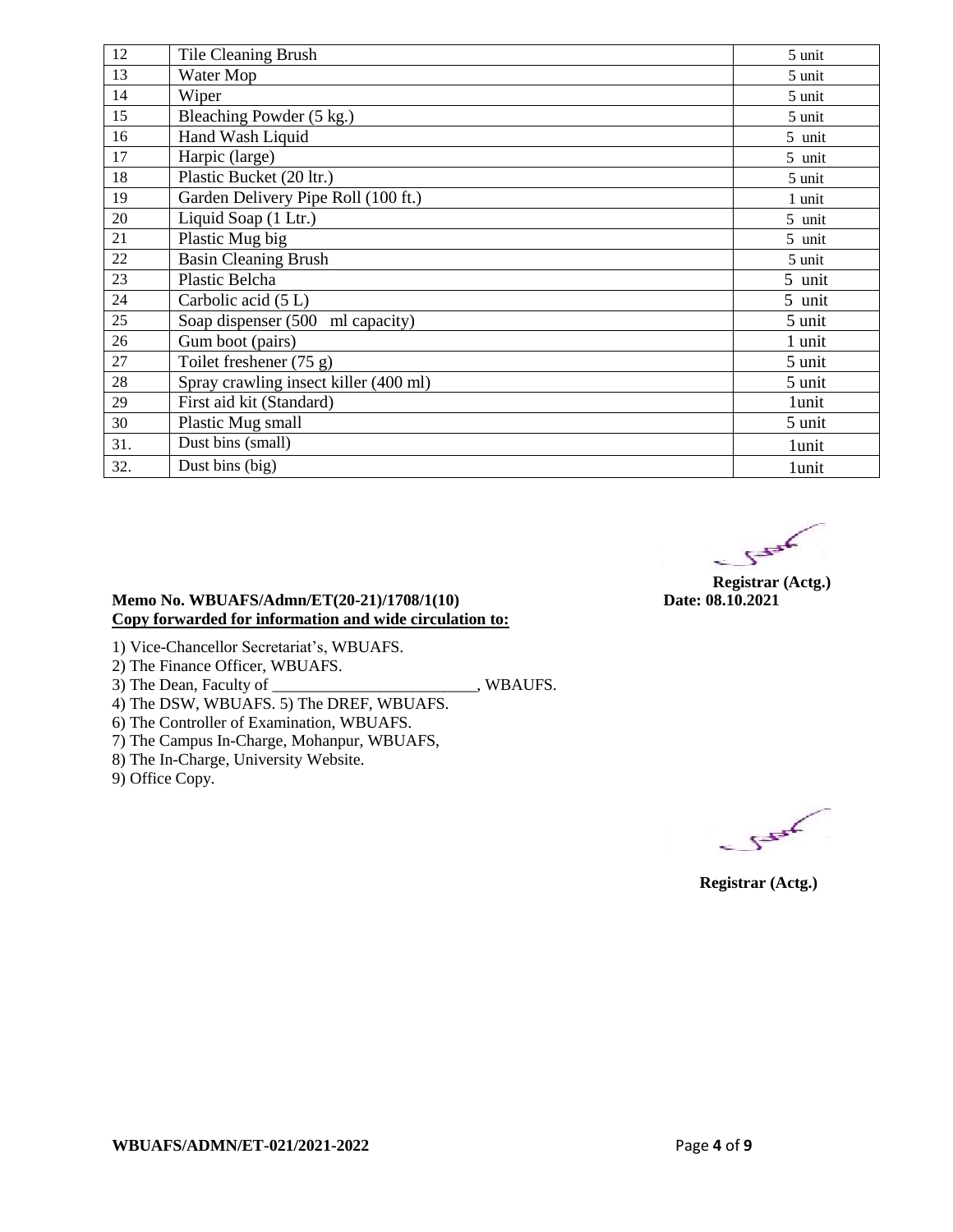#### **13. General Terms & Conditions of e-tender**

- a. Rate quoted should be inclusive of all charges for the said work at Belgachia, Kolkata-37 or Mohanpur, Nadia or Chakgaria, Kolkata.
- b. No Agency Charge / Commission shall be entertained.
- c. University Authority reserves the right to accept or reject any tender without assigning any reason / reasons what so ever.
- d. WBUAFS, Kolkata is exempted for excise duty payment.
- e. Payment shall be made within a reasonable period after completion of work, submission of bills and final Quality Approval.
- f. No Tender will be accepted, if the same is not supported with all the above documents.
- g. The offered rate should be valid for 365 days but the period may be extended or curtailed at the discretion of the undersigned/ Appropriate Committee/ Tendering Authority and requirement.
- h. The bidder must abide by the terms and conditions as laid down by this University.
- i. Any further clarification on the specifications / schedule of the work prior to the submission of tender, the firms may contact the undersigned.

#### **14. EARNEST MONEY DEPOSIT & OTHER FEES**

- i. The Earnest Money Deposit shall not carry interest. This university is not liable for deposition of excess of Earnest Money.
- ii. The onus of proving that a Bidder is exempted from depositing Earnest Money will be on the Bidder & must be proved by submission of valid documents to that effect e.g., Co-operative Societies of this State should furnish Registration Certificate from the State Register of Co-Operative Societies.
- iii. Withdrawal of bid in a Tender Withdrawal of e-Tender once the bid has been submitted online and after passing of end date for submission and has been accepted for further processing, is not allowed. EMD will be forfeited by the Government and the L1 bidder/contractor.

#### **15. Other Terms & Conditions:**

- 1. The EMD of the L1 bidder will be returned after 06 (six) months from the date of issue of the letter as treated as security deposit.
- 2. Rate should be mentioned as format of BOQ.
- 3. If the Agency fails to start or complete the work/ supply and installation within the stipulated period, the Authority reserves the right to cancel the work/Supply order and no claim shall be entertained.
- 4. All applicants will strictly follow the instructions given above. Application which does not fulfill the above mentioned points may be liable for rejection. Any sort of canvassing will also make the applicant liable for rejection.
- 5. All legal matters will be settled within the jurisdiction of Kolkata High Court.
- 6. The areas to be covered under this assignment as given in the enclosures are only illustrative but not exhaustive.

#### **16. PAYMENT**

- (i) No advance payment (Part or full) will be entertained in any case.
- **(ii)** Tax Invoice is to be sent in TRIPLICATE along with relevant Order, bearing satisfactory completion certificate from competent authority of WBUAFS.

 $5 - 5$ 

**Registrar (Actg.)**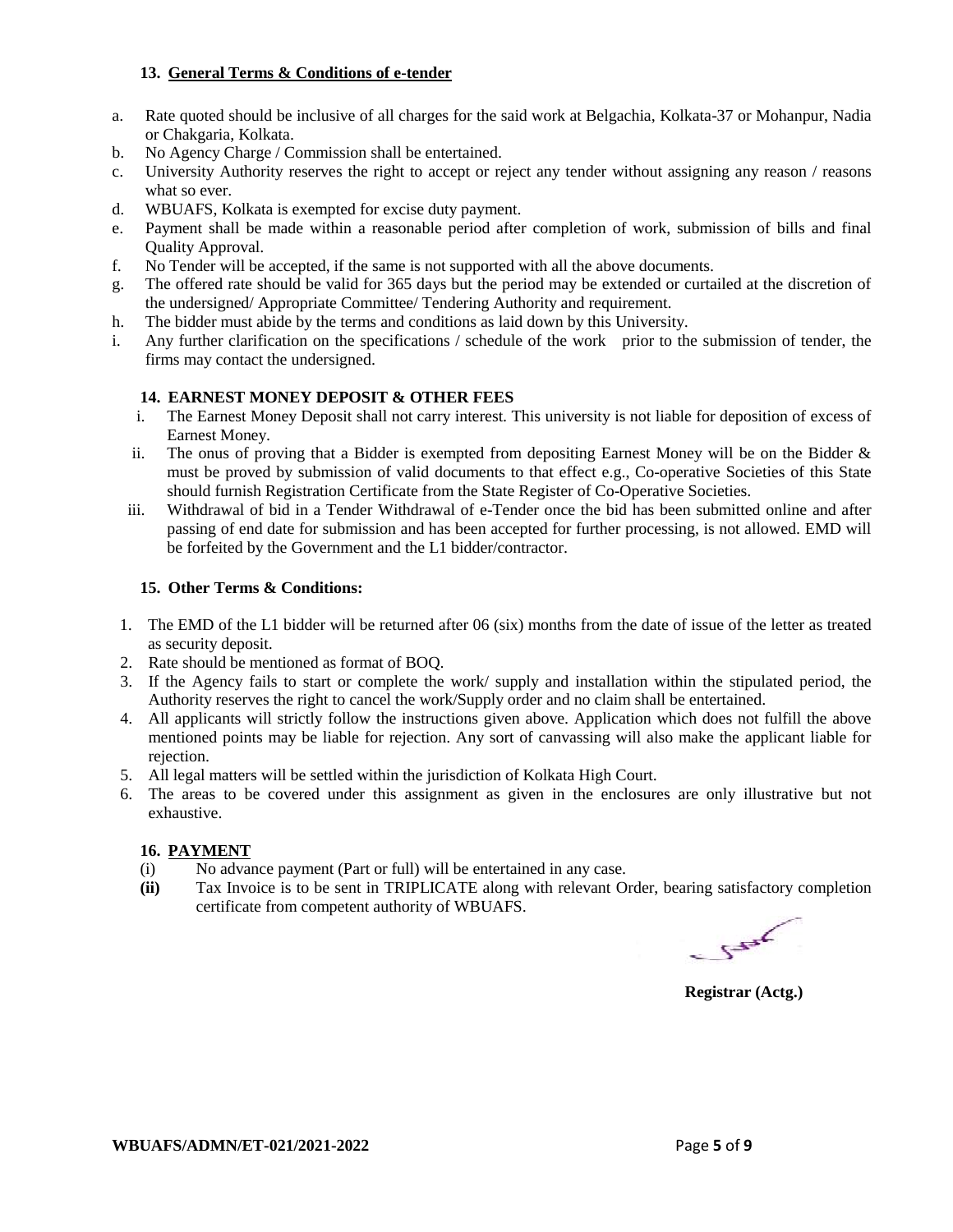#### **CHECK – LIST**

#### **Information about Bidders (To be furnished online with the Technical bid)**

| Sl No.           | <b>Description</b>                      | <b>Particulars</b> | <b>Page Number</b> |
|------------------|-----------------------------------------|--------------------|--------------------|
| 1.               | <b>EMD</b>                              |                    |                    |
| 2.               | Tender Copy                             |                    |                    |
| 3.               | <b>Application Form</b>                 |                    |                    |
| $\overline{4}$ . | PAN                                     |                    |                    |
| 5.               | Valid Trade License                     |                    |                    |
| 6.               | OEM / authorization Certificate         |                    |                    |
| 7.               | Valid GST Registration Certificate      |                    |                    |
| 8.               | Constitution of Company/Company details |                    |                    |
| 9.               | <b>Solvency Certificate</b>             |                    |                    |
| 10.              | Credential of work                      |                    |                    |
| 11.              | Income Tax Return copy                  |                    |                    |
| 12.              | Professional Tax                        |                    |                    |
| 13.              | Financial Credential of bidder          |                    |                    |
| 14.              | Declaration Affidavit (Y)               |                    |                    |
| 16.              | Others.                                 |                    |                    |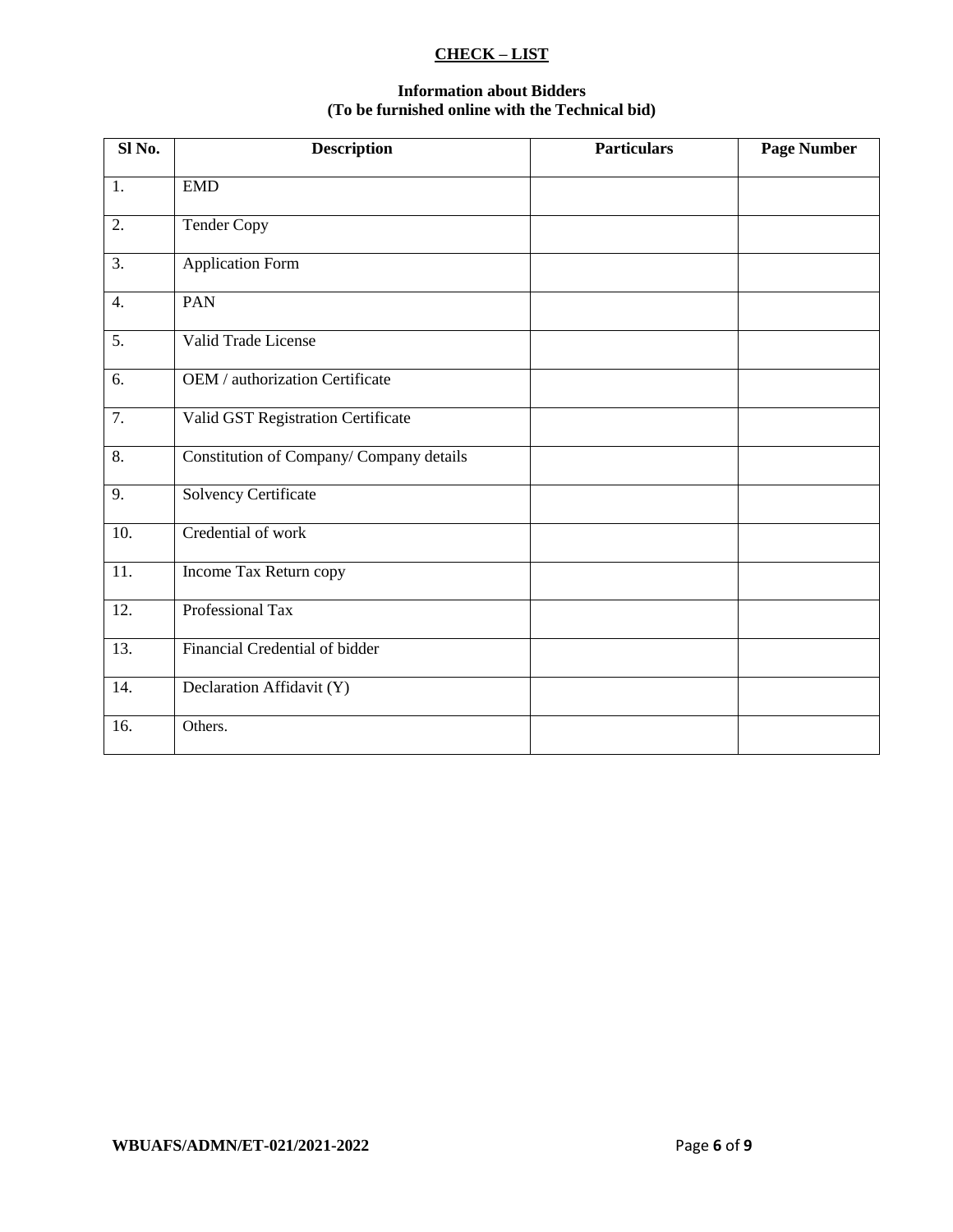#### **Application Format**

#### **(To be furnished in the Company's Official Letter Head Pad with full Address with contact no. Telephone no. FAX No., e-mail Address, Website etc.)**

Ref. No. ----------------- Dated....................................

To The Registrar, West Bengal University of Animal & Fishery Sciences 68, K.B. Sarani Kolkata-700037

**Sub: NIT for ............................................................... for the year 2021-2022.**

Sir,

With reference to your online advertisement no. , dated  $/2021$ ,  $/2021$ ,  $/2021$ ,  $/2021$ ,  $/2021$ ,  $/2021$ ,  $/2021$ ,  $/2021$ ,  $/2021$ ,  $/2021$ ,  $/2021$ ,  $/2021$ ,  $/2021$ ,  $/2021$ ,  $/2021$ ,  $/2021$ ,  $/2021$ ,  $/2021$ ,  $/20$ We...........................................................................................................the Proprietor/Authorized Nominee/s (of the Firm ..............................................................) are hereby furnishing my/our rates for the item tendered for, as per your specification, terms & conditions to the West Bengal University of Animal & Fishery Sciences for the year 2021-2022.

Should this tender be accepted, I/We hereby agree to abide by &fulfil all the terms & conditions laid down in the online N.I.T. and the particulars available in the Tender Notice  $\&$  the details given in the specification/ Description or in default thereof to forfeit & pay the Governor of the state of West Bengal, or his successor in office the penalties/sums/or of money that may be imposed by the West Bengal University of Animal & Fishery Sciences, the earnest money deposited herewith or from other money deposited by me/us or from the bills that will be payable to me/us for the supplies to be made.

I/We also agree that the decision of the Registrar, West Bengal University of Animal & Fishery Sciences in all matters in respect of this online tender will be final & binding on me.

I/We also agree to execute on being called upon to enter into a formal agreement embodying the terms & conditions contained herein &/or on usual terms & conditions & on default on my/our doing so, the Earnest Money deposited by me/us will liable to be forfeited.

I am/We are well acquainted with the facts about the firm and the information provided in the tender is true & correct.

Yours faithfully,

Date: Signature & office seal:

Name of the Firm:

Address with PIN: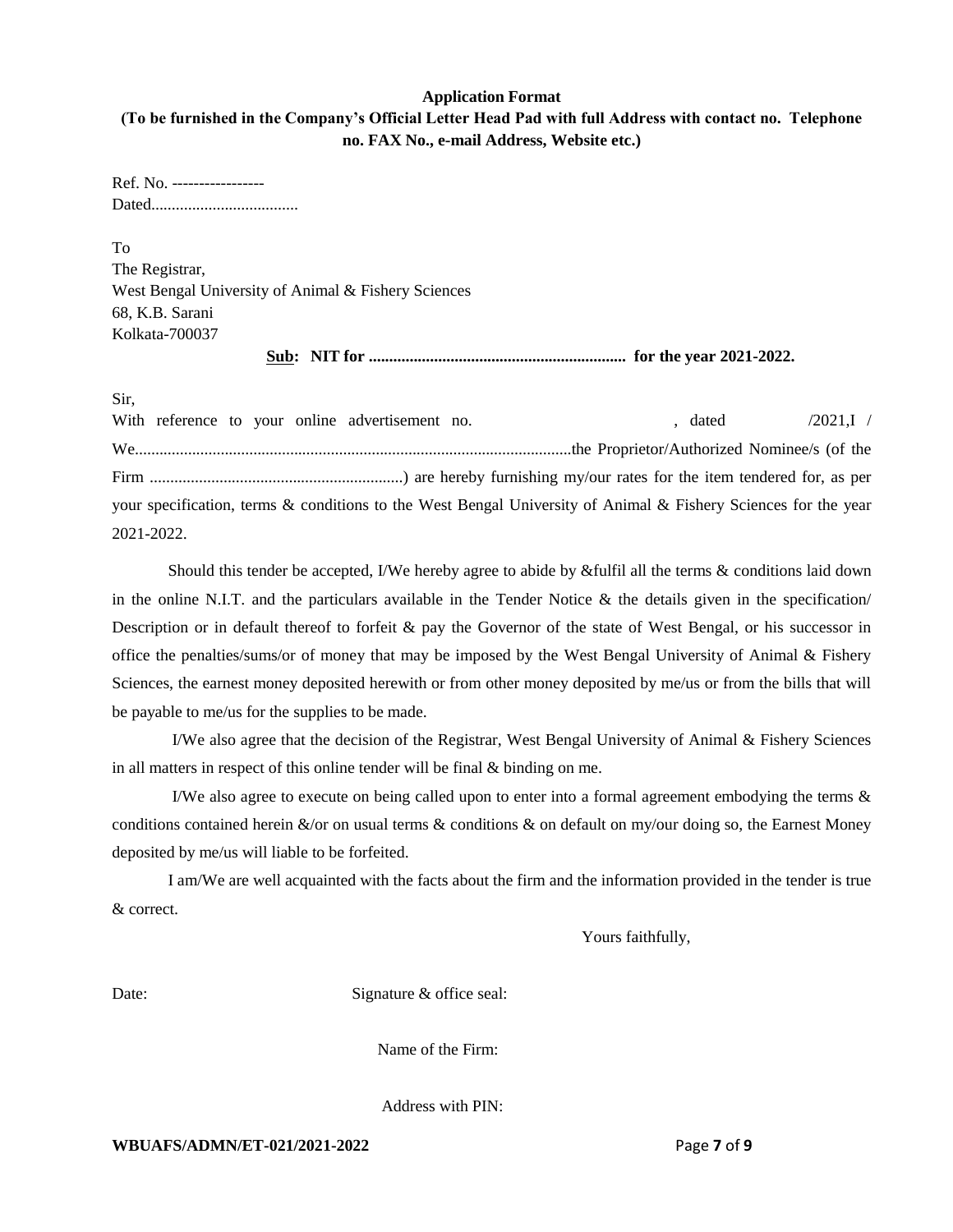#### SECTION – B

#### $AFFIDAVIT - "Y"$

#### (To be furnished in Non – Judicial Stamp paper

#### of appropriate value duly notarized)

- 1. I, the undersigned do certify that all the statements made in the attached documents are true and correct. In case of any information submitted proved to be false or concealed, the application may be rejected and no objection/claim will be raised by the undersigned.
- 2. The under-signed also hereby certifies that our firm M/S ………………………………………………………… ………………………………………….had neither blacklisted or debarred by any Government /Authority in last 5 (five) years from the date of issue of N.I.T.
- 3. The undersigned would authorize and request any Bank, Person, Firm or Corporation to furnish pertinent information as deemed necessary and/or as requested by The Registrar, West Bengal University of Animal & Fishery Science to verify this statement.
- 4. The undersigned understands that further qualifying information may be requested and agrees to furnish any such information at the request of The Registrar, West Bengal University of Animal & Fishery Science
- 5. Certify that I have applied in the tender in the capacity of individual/ as a partner of a firm and I have not applied severally for the same job.
- 6. Certify that the rates have been offered for carrying out and completing the work to the satisfaction of the The Registrar, West Bengal University of Animal & Fishery Science by taking due consideration of all factors after inspection of the work site and going through the detailed Notice Inviting e-Tender and schedule of probable items of work with approximate quantities and other documents.

Signed by an authorized officer of the firm.

Title of the officer

Name of the Firm with Seal

Date: